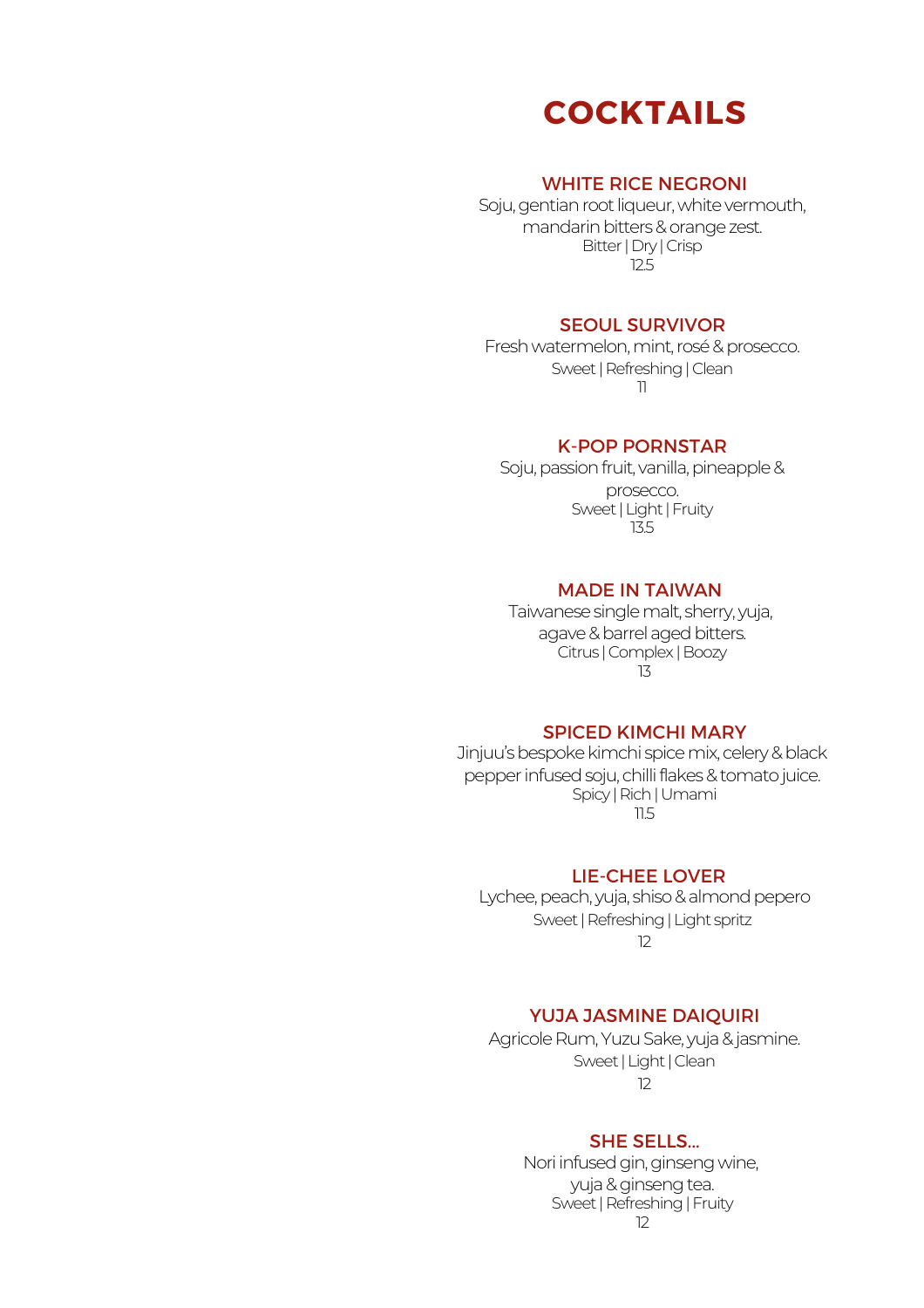### KUMQUAT & SHISO MOJITO

House infused soju, kumquat, lime, shiso&mint. ruity | Invigorating | Fresh 11

### BREAKFAST AT KIM'S

Tequila blanco, mezcal, grapefruit, honey citron tea & rosemary. Bright|Fruity |Aromatic 12

### JIN-GEM

Gin, pomegranate liqueur, yuja, grapefruit, plum bitters, Mediterranean tonic & edible flowers. Refreshing|Dry |Light 12

### GET READY TO STUMBLE

Cognac, kumquat soju, passion fruit juice, grapefruit juice, yuja juice & almond syrup. Boozy |Fruity |Long 12.5

### LITTLE SEOUL

Nikkawhiskey,Amaro,darkchocolate bitters&sweet vermouth. Bittersweet|Complex |Smooth 12

### Seoul Sista

Fresh peach, peach soju & Prosecco. Floral|Light|Crisp  $\overline{1}2$ 

Fancy something that's not on our menu? Just ask one of our experienced bartenders and we shall create the drink of your choice.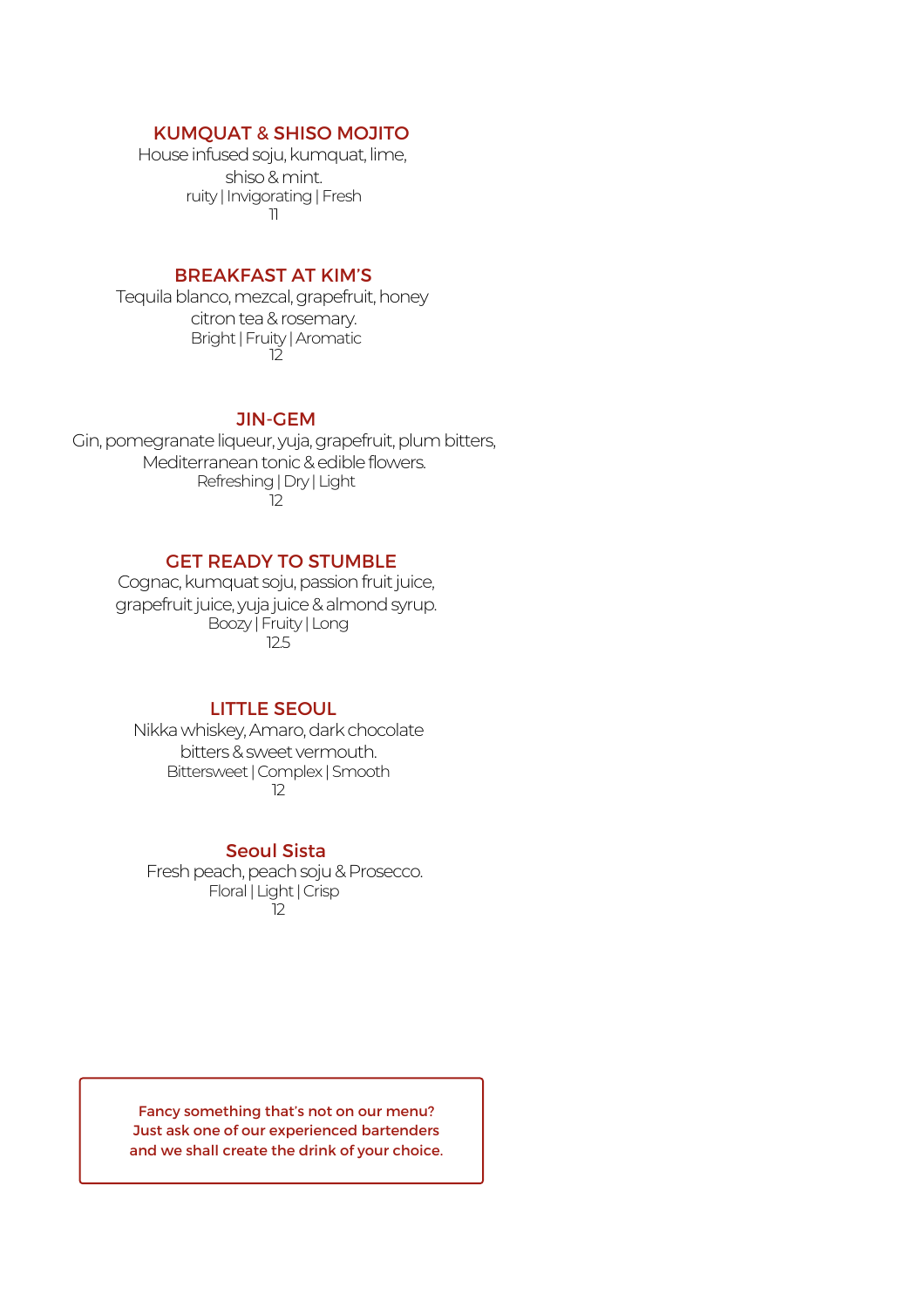# **WINE**

### **SPARKLING & CHAMPAGNE**

|           | <b>SPARKLING</b>                                                                                                                                                          | <b>Btl</b> | 125ml |
|-----------|---------------------------------------------------------------------------------------------------------------------------------------------------------------------------|------------|-------|
| NV.       | La Vita Sociale, Extra Dry Presecco Brut<br>Veneto, Italy<br>100% Glera, classical Prosecco. Delicately<br>sparkling, dry & a biscuity finish.                            | 38         | 8     |
| <b>NV</b> | Biscardo Prosecco Millesimato Rosé<br>Veneto, Italy<br>Intense & aromatic with hints of red currant.<br>strawberry & rose petal. Smooth and velvety with a<br>dry finish. | 42         | 10    |
| NV.       | Shirakabegura Mio Sparkling Sake (330ml)<br>Japan<br>Lively aromas of muscat grape & fruit with<br>gentle sweetness & crisp finish.                                       | 245        |       |
|           | <b>CHAMPAGNE</b>                                                                                                                                                          |            |       |
| <b>NV</b> | <b>Piper-Heidsieck Brut NV</b>                                                                                                                                            | 75         |       |

| IN V | Piper-Heidsleck Brut NV                                                                                                                                      | 75    |
|------|--------------------------------------------------------------------------------------------------------------------------------------------------------------|-------|
|      | Pale golden in colour. On the nose, intense<br>notes of almonds & fresh hazelnuts, with<br>flavours of fresh pear & apple with a<br>delicate hint of citrus. |       |
| NV   | Piper-Heidsieck Rosé Sauvage                                                                                                                                 | (()() |
|      | Scarlet red in colour. On the nose, aromas of                                                                                                                |       |
|      | blackberry & strawberry. On the palate,                                                                                                                      |       |
|      | notes of ripe orange with hints of saffron &<br>lively acidity.                                                                                              |       |
| NV   | Piper-Heidsieck Essentiel Blanc de Blancs                                                                                                                    | 145.  |
|      | With aromas of zesty lemon, limestone &                                                                                                                      |       |
|      | fresh brioche. Notes of raisins, mirabelle                                                                                                                   |       |
|      | plums, pears and a peppery touch.                                                                                                                            |       |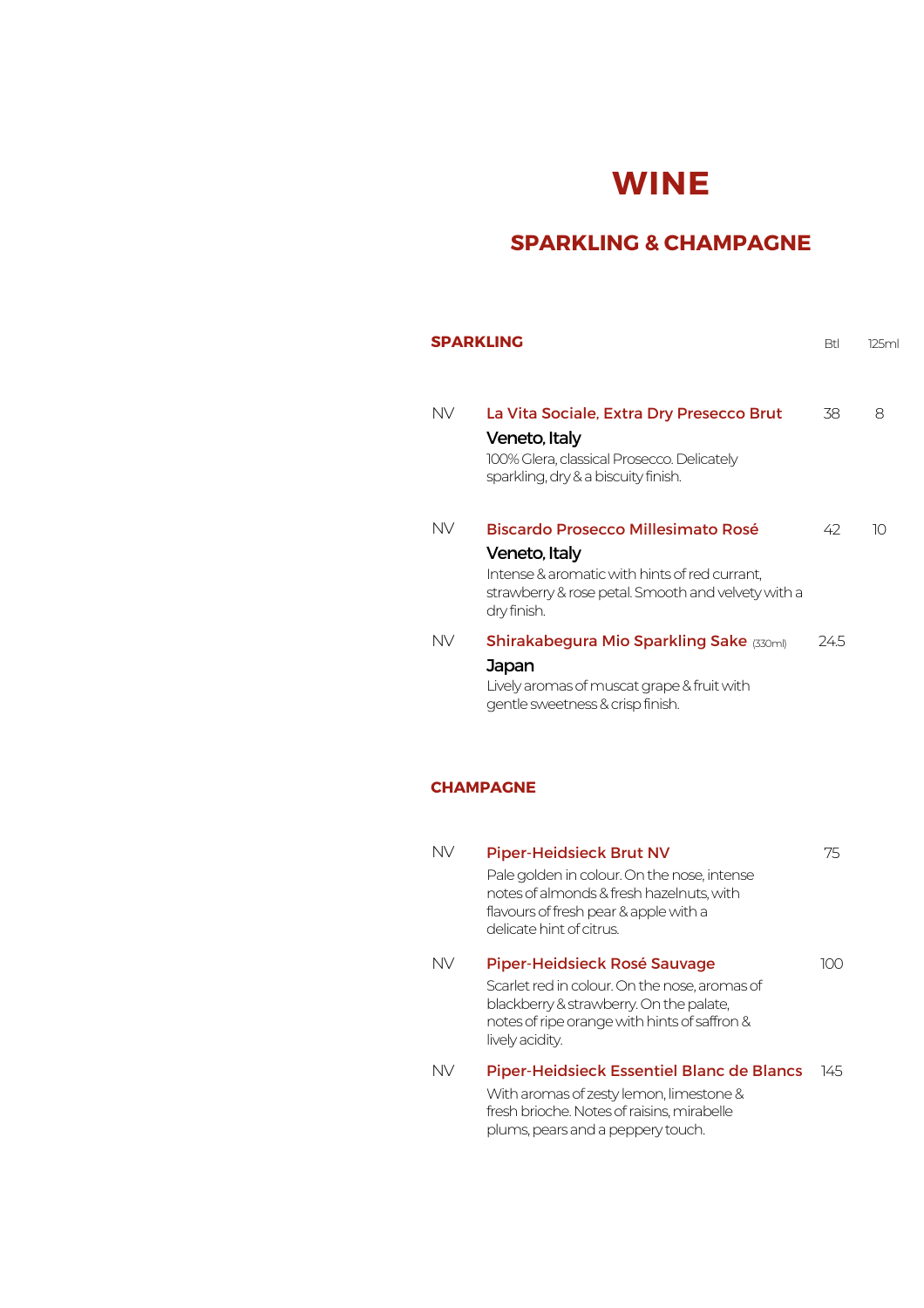## **BY THE GLASS**

| <b>WHITE</b> |                                                                                                                                                          | Btl | 400ml 175ml   |    |
|--------------|----------------------------------------------------------------------------------------------------------------------------------------------------------|-----|---------------|----|
| 2019         | <b>Moscatel, Centelleo Airen</b><br>La Mancha, Spain<br>A stunning blend of Airen & Moscatel. Clean,<br>bright & oh so aromatic                          | 26  | $\frac{1}{4}$ | 7  |
| 2020         | Viognier, Mont Rocher Old Vine<br>Languedoc, France<br>Intense flavours of honeysuckle, apricot<br>& peach.                                              | 27  | 15            | 8  |
| 2021         | <b>Chenin Blanc, Forge Mill Bush Vine</b><br>Western Cape, South Africa<br>Gooseberries & guava on the palate, finish<br>with some firm mineral notes.   | 28  | 15.5          | 85 |
|              | 2020 Sauvignon Blanc, La Girouette<br>Languedoc, France<br>Refreshing & zesty notes lead to<br>a crisp, balanced finish.                                 | 29  | 16            | 9  |
| 2021         | "P" Pinot Grigio, Alpha Zeta<br>Veneto, Italy<br>Full bodied & rich with slight hints of<br>peach & pear                                                 | 30  | 16            | 9  |
| <b>ROSE</b>  |                                                                                                                                                          |     |               |    |
|              | 2020 Cinsault Rosé, La Vie en Rosé<br>Languedoc, France<br>Complex & tasty, notes of cherry & grenadine<br>with subtle brush of spicy wood.              | 26  | $\frac{1}{4}$ | 7  |
| 2021         | Mas Fleurey Rosé, Côtes de Provence<br>Provence, France<br>Dry, crisp & refreshing classic Provence Rosé,<br>with notes of summer berries & stone fruits | 31  | 17            | 9  |

All wine by the glass can be served in 125ml measure on request. Vintages subject to availability.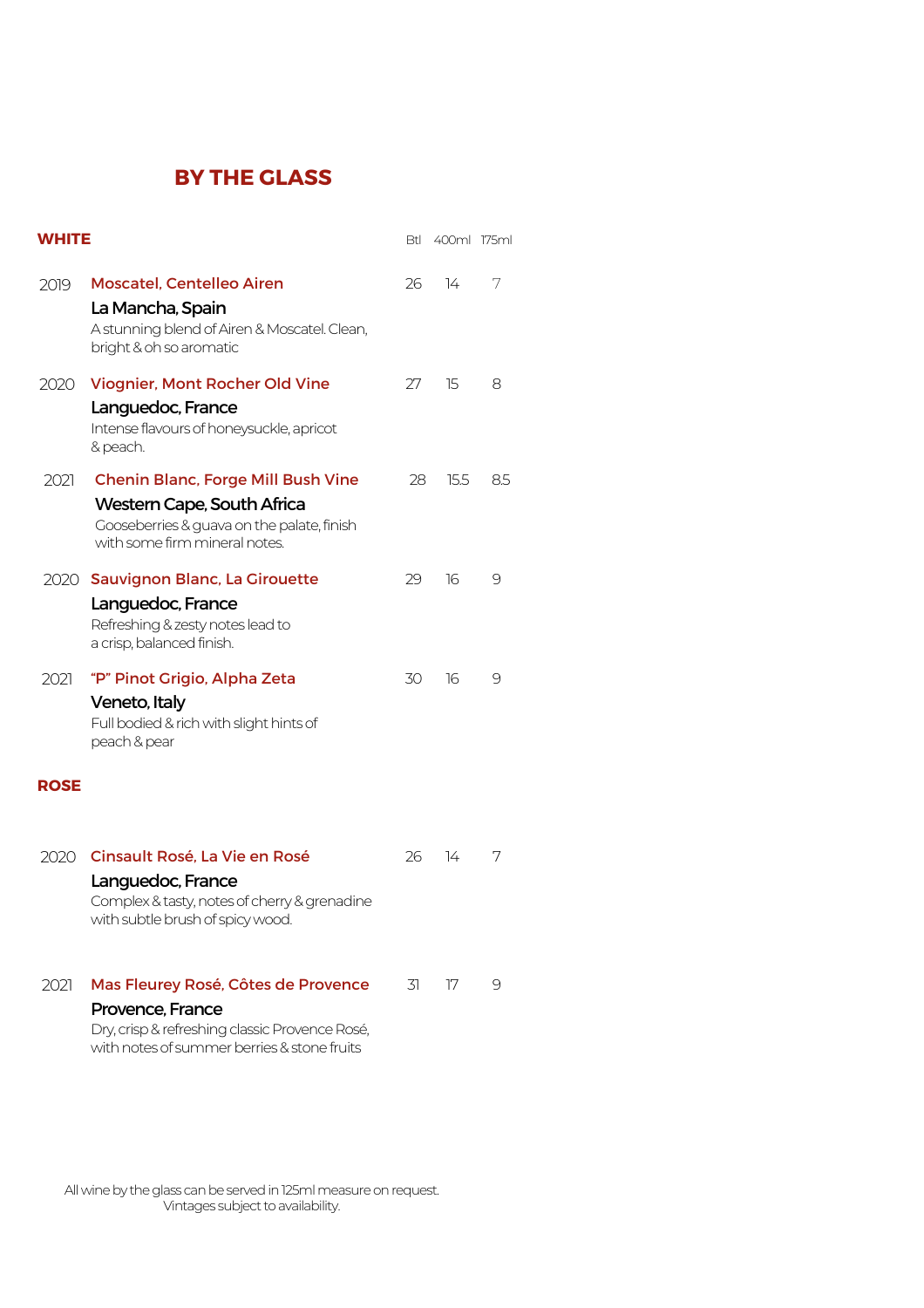| RED  |                                                                                                                                                    |      | Btl 400ml 175ml |       |
|------|----------------------------------------------------------------------------------------------------------------------------------------------------|------|-----------------|-------|
| 2020 | Nero d'Avola, Palazzo del Mare<br>Sicily, Italy<br>Ripe & plummy fruits with hints of spices<br>& liquorice                                        | 26   | 14.5            | 7     |
| 2019 | <b>Cabernet Sauvignon, Rhanleigh</b><br>Robertson, South Africa<br>Blackcurrant & dried herbs on the nose,<br>finish with spices from oak.         | 27   | 15              | 8     |
| 2021 | Merlot, Sanama Reserva<br>Cachapoal Valley, Chile<br>Fresh plum, damson & a hint of<br>chocolate.                                                  | 28   | 15              | 8     |
| 2020 | Montepulciano d'Abruzzo, 'Altopiano'<br>Abruzzo, Italy<br>Full bodied with soft tannins. Red<br>berries, cherries & hint of liquorice.             | 29   | 16              | 9     |
| 2018 | Rioja Crianza, Finca Manzanos<br>Rioja, Spain<br>Intence blend of Rioja from American &<br>French oak. Notes of blossom, nutmeg & violet.          | 30.5 | 16              | 9     |
|      | <b>SWEET &amp; FORTIFIED</b>                                                                                                                       |      |                 | 125ml |
| 2014 | La Fleur d'Or<br><b>Sauternes, France</b><br>Creamy & fruity - citrus & apricot.                                                                   | 56   |                 | 9.5   |
| 2013 | Aszu, 5 Puttonyos, Sauska<br>Tokaji, Hungary<br>Complex, floral & fresh - dried fruit,<br>tangerine & orange.                                      | 67   |                 | 14    |
| 2012 | Late Bottle Vintage Porto, Ferreira<br>Douro, Portugal<br>Full-bodied, rich & intense - ripe dark fruit,<br>chocolate, cocoa & hints of pepper.    | 50   |                 | 8     |
| 2014 | <b>Domaine Beaurenard, Rasteau Rouge</b><br>Rhone, France<br>Full-bodied, rich & intense - ripe dark fruit,<br>chocolate, cocoa & hints of pepper. | 33   |                 | 9     |

All wine by the glass can be served in 125ml measure on request. Vintages subject to availability.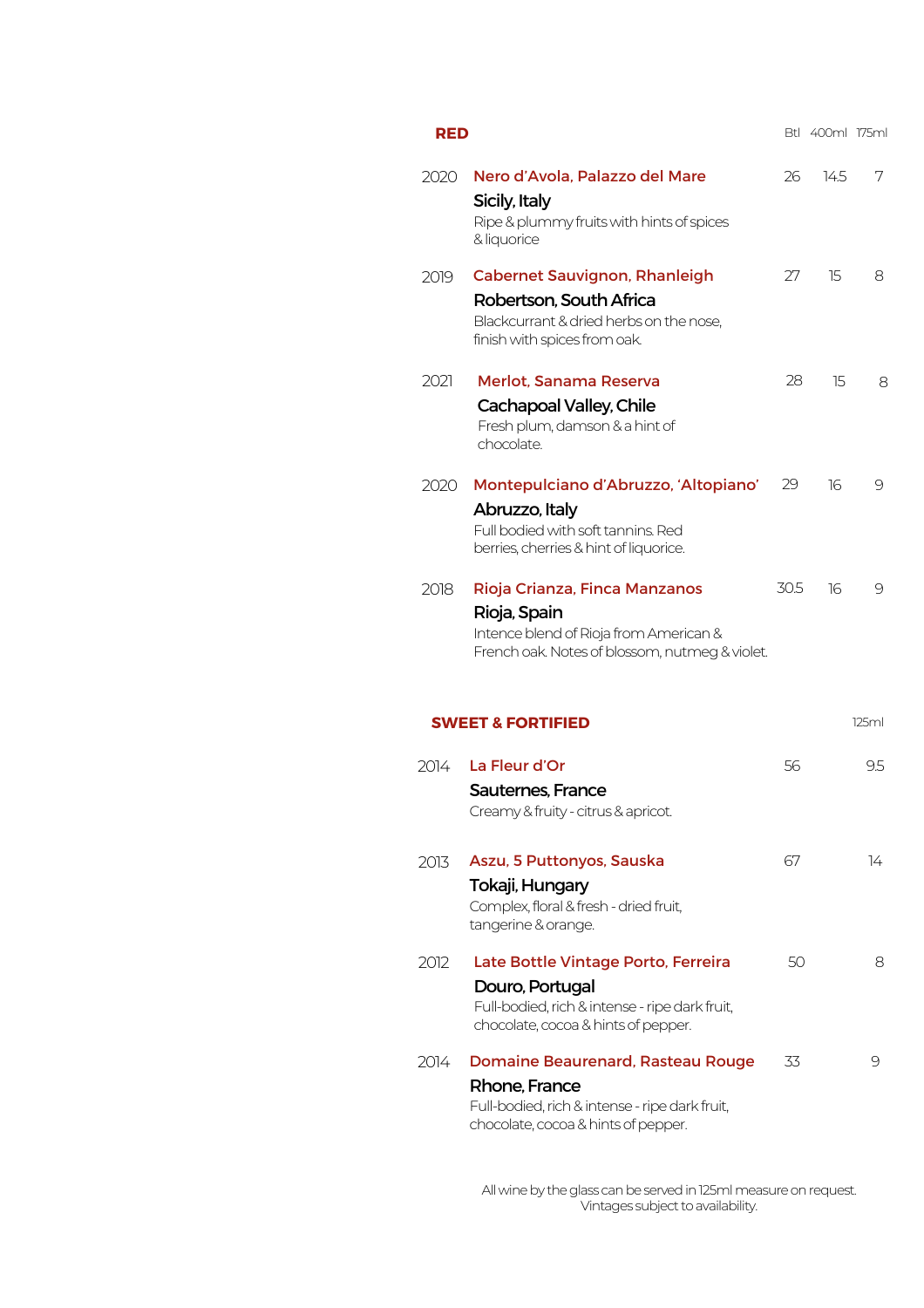|      | <b>WHITE WINE BY THE BOTTLE</b>                                                                                                                                             | Btl  |
|------|-----------------------------------------------------------------------------------------------------------------------------------------------------------------------------|------|
| 2021 | Albarino, Vinabade<br>Galicia, Spain<br>aromatic with notes of peach and citrus.                                                                                            | 36   |
| 2021 | <b>Torrontes/Rielsing</b><br>Calchaqui Valley, Argentina<br>Perfumed & honeyed, with intense white peach & lime.                                                            | 36   |
|      | 2020 Sauvignon Blanc, Ribbonwood<br>Marlborough, New Zealand<br>Classic Malborough sauvignon blanc with zesty<br>citrus & white stone fruits notes.                         | 37.5 |
|      | 2020 Chardonnay, Marterey<br>Pays d'OC, France<br>Intense tropical & citrus fruit aromas combined<br>with rich & creamy texture. Hints of apple & vanilla<br>oak.           | 38   |
| 2021 | Rioja Blanco, El Coto<br>Rioja, Spain<br>Aromas of pear & jasmine, with tropical notes &<br>vanilla                                                                         | 40   |
|      | 2020 Gavi di Gavi, Terre Antiche<br>Piedmont, Italy<br>Delicate hints of lime zest & apple.                                                                                 | 41   |
| 2020 | Mâcon Villages, Domaine Fichet Biodynamic<br><b>Burgundy, France</b><br>Perfect match for our KFC! 100% Chardonnay<br>& classical Burgundian.                               | 43   |
| 2020 | <b>Pouilly Fume, Domaine Pierre Marchand</b><br>Loire Valley, France<br>Complex yet balanced, crisp gooseberries &<br>blackcurrant, overlaid by hints of citrus & minerals. | 46   |
| 2021 | <b>Sancerre, Domaine des Brosses</b><br>Loire, France<br>A delicate & complex Sauvignon with green apple<br>& lemon through & through.                                      | 51   |

All wine by the glass can be served in 125ml measure on request. Vintages subject to availability.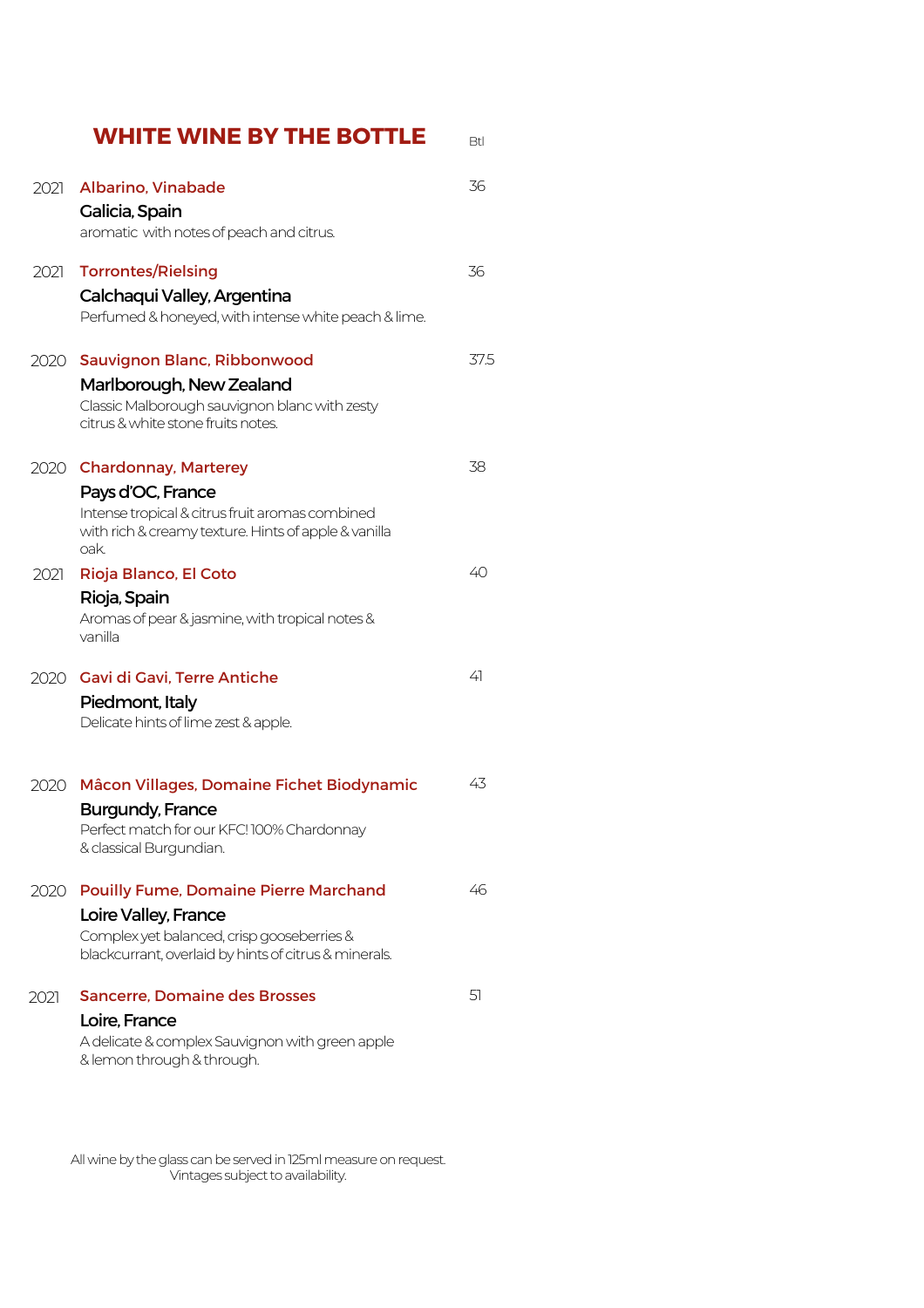# **RED WINE BY THE BOTTLE**

| 2019 | Shiraz Cabernet, Peter Lehmann Wildcard<br>Riverland, South Australia<br>This shiraz provides layers of ripe plum and mocha,<br>with perfect balance of fruity, savoury & spices. | 31 |
|------|-----------------------------------------------------------------------------------------------------------------------------------------------------------------------------------|----|
| 2020 | Cotes du Rhône, Les Terres du Roy<br>Rhône, France<br>Rich, spicy & supple, all 3 best attributes of CDR.                                                                         | 31 |
| 2017 | Zinfandel, Scotto Family Vineyards Lodi<br>California, USA<br>Intense & bold. Aromas of spice, chocolate,<br>raspberry & vanilla oak.                                             | 33 |
| 2020 | Pinot Noir, Trentham Estate 'River Retreat'<br>Murray Darling, Australia<br>Well balanced and soft with flavours of strawberries<br>& light spices                                | 35 |
| 2019 | Barbera D'Alba, Rocche di Costamagna<br>Piedmont, Italy<br>Vibrant cherries & black currants with a savoury<br>& opulent length.                                                  | 36 |
| 2019 | Beaujolais-Villages, Dominique Morel<br>Beaujolais, France<br>The rounded palate is full of fresh red berry fruit.<br>Elegant, well balanced with good acidity                    | 36 |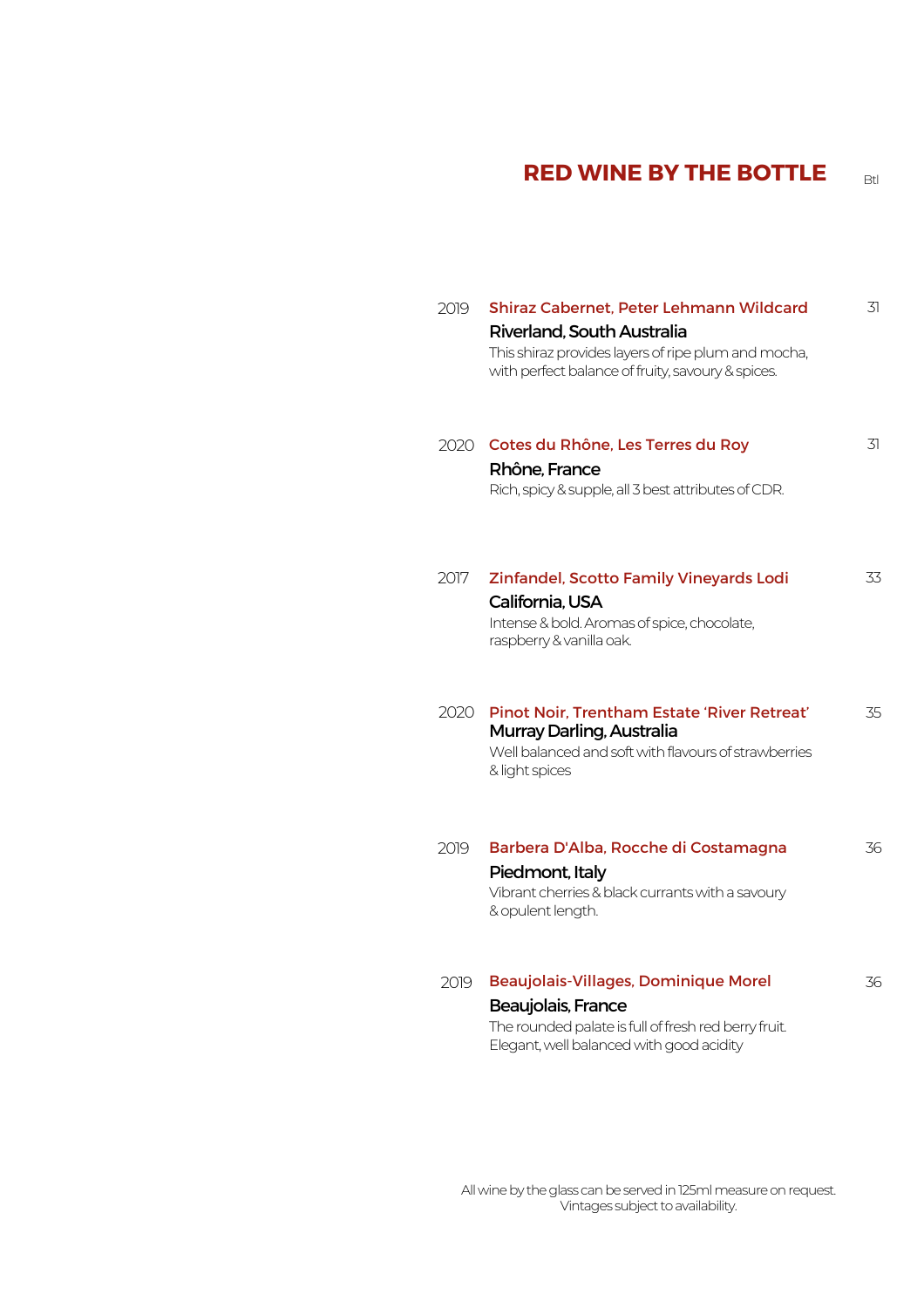# **RED WINE BY THE BOTTLE**

Btl

| 2018 | <b>Bordeaux Superieur, Chateau La Verriere</b><br>Bordeaux, France<br>Velvety, structured with fine tannins. Aromas of dark<br>plums with vanilla underlaid.  | 38. |
|------|---------------------------------------------------------------------------------------------------------------------------------------------------------------|-----|
| 2021 | "V" Valpolicella, Alpha Zeta<br>Veneto, Italy<br>This fruit driven Valpolicella has a rich cherry pie<br>note, tannins & a youthful fresh finish.             | 41  |
| 2020 | Mendoza Malbec Clásico, Altos Las Hormigas,<br>Mendoza, Argentina<br>Round, silky & rich - ripe black fruit, violet,<br>spices & tobacco.                     | 46  |
| 2016 | <b>Chianti Classico, Querciavalle</b><br>Tuscany, Italy<br>Rich & savoury with cherry, spice, mint. Notes<br>of vanilla and ripe berries.                     | 46  |
| 2020 | Chateauneuf-du-pape, Closerie de Vaudieu<br>Rhone, France<br>Lively fragrant berry fruits on the nose, with a touch<br>of liquorice & a hint of black pepper. | 51  |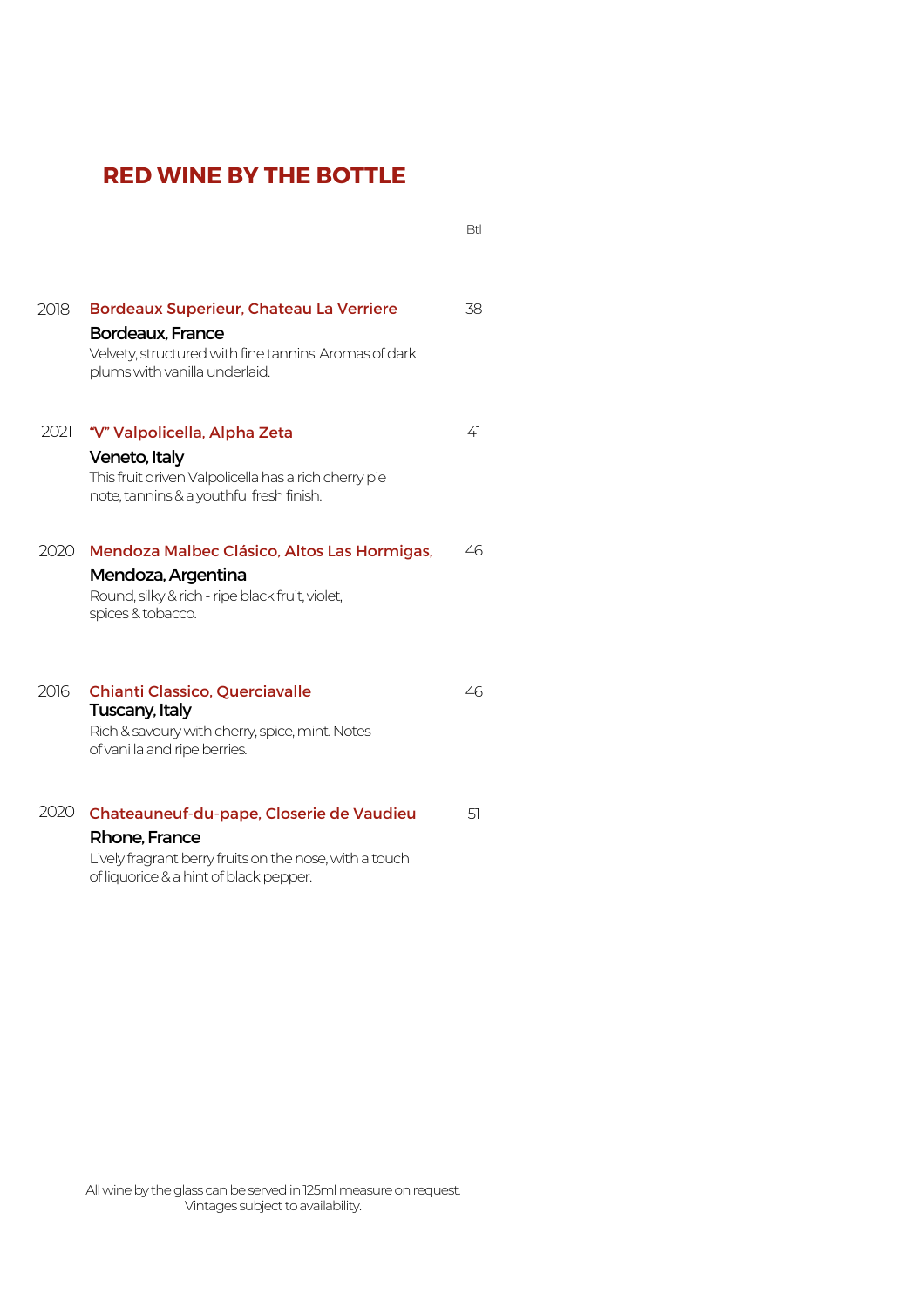# **SOJU**

| <b>JINRO SOJU</b> Seoul, South Korea | RtI. |
|--------------------------------------|------|
| Chamisul Fresh 17.8% (350ml)         | 20.  |
| Chamisul Classic 20.1% (350ml)       | 20.  |

### FLAVOURED SOJU OF THE WEEK

Please ask your Waiter for detail's 22

# **KOREAN RICE WINE**

|                                                                                                                    | 50ml   | <b>Btl</b> |
|--------------------------------------------------------------------------------------------------------------------|--------|------------|
| <b>BEK SE JU 13.5% (375ml)</b>                                                                                     | 6      | 20         |
| Korean rice wine based on 11 different<br>herbs & spices, with ginseng & liquorice<br>being the dominant flavours. |        |            |
| <b>MUHAK KOREAN PLUM WINE 14% (300ml) 6</b><br>Refined plum wine from green plum extract,<br>served chilled        |        | 20.        |
|                                                                                                                    | Carafe | Rtl        |
| <b>MAKGEOLLI NATURAL 6% (750ml)</b><br>Unfiltered Korean rice wine, served chilled.                                | 18     | 30         |

# **IN-HOUSE INFUSIONS**

Double 5 | Carafe 31

Lychee/Celery & Black Pepper/Kumquat/Our monthly specials

### SOJU TASTING FLIGHT

A six shots tasting board featuring our in-house infusions.

25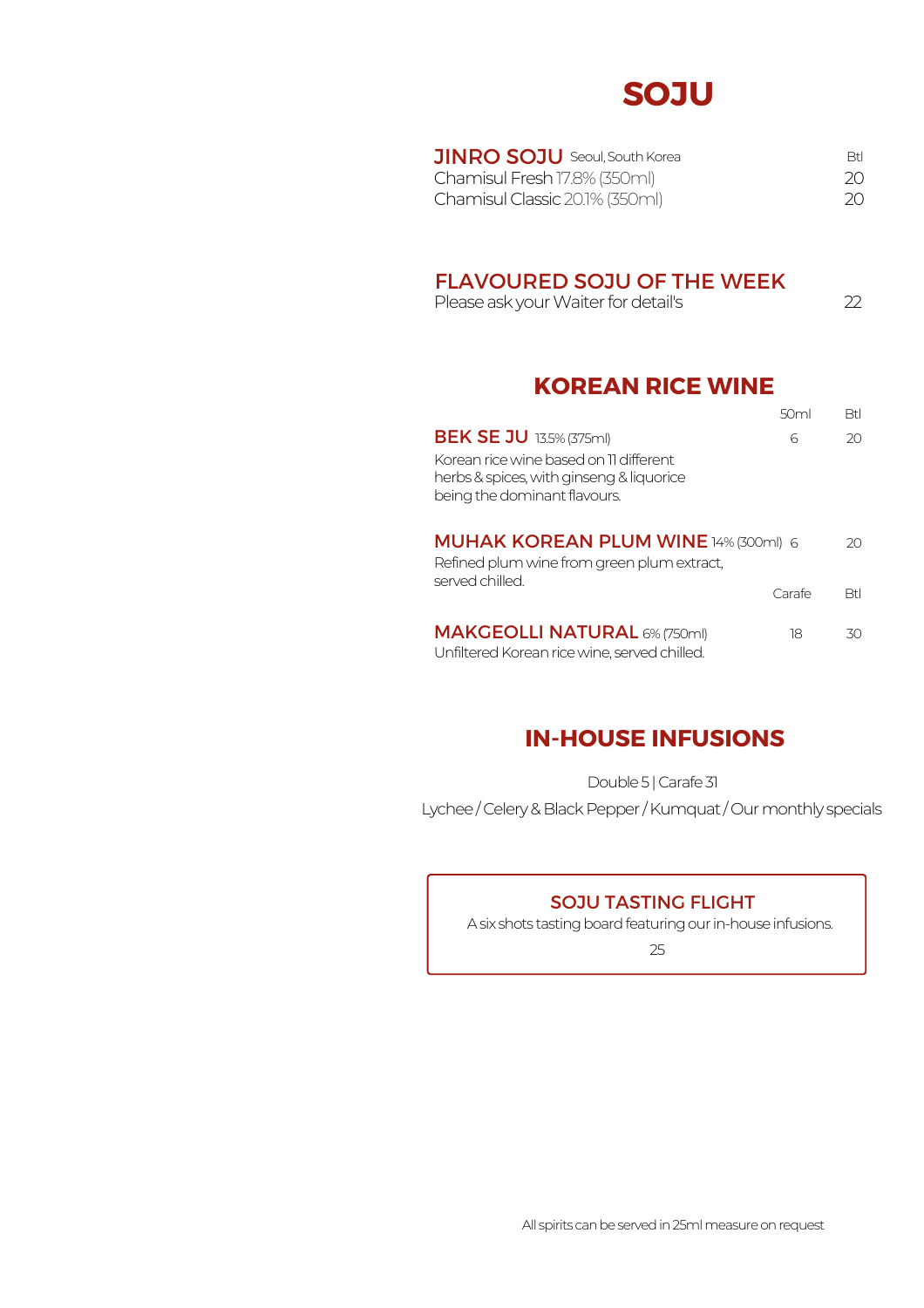# **JAPANESE SAKE**

|                                                                                                                                                    | Carafe                   | <b>Btl</b>               |
|----------------------------------------------------------------------------------------------------------------------------------------------------|--------------------------|--------------------------|
| <b>SHIRAKABEGURA MIO</b><br><b>SPARKLING SAKE</b> 5%<br>Lively aroma of muscat grape & fruit ushers in a<br>gentle sweetness, with a crisp finish. |                          | 245                      |
| <b>KASEN SHOCHIKUBAI GOKAI 15.1%</b><br>Traditional Japanese sake, light & medium bodied.<br>Best served chilled or at room temperature.           | 25                       |                          |
| <b>SHIRAKABE-GURA</b>                                                                                                                              | 40                       | 60                       |
| <b>KIMOTO GINJO 15%</b><br>Delicate Ginjo aroma, smooth & mild flavour.<br>Easily drinkable for all patrons.                                       |                          |                          |
| <b>SHIRAKABEGURA</b>                                                                                                                               | 52                       | $\overline{\mathcal{L}}$ |
| <b>JUNMAI DAIGINJO 15%</b><br>Flagship Junmai made from rice polished down to<br>45%. Fragrant Ginjo aroma with hints of banana.                   |                          |                          |
|                                                                                                                                                    | 50ml                     |                          |
| <b>KEIGETSU YUZU SAKE 8%</b><br>Citrus & tart with a soft creaminess,<br>served chilled as a digestif.                                             | $\overline{\phantom{a}}$ |                          |

**BEER**

|                                           | Btl | Draught/half |
|-------------------------------------------|-----|--------------|
| Kirin Ichiban, Japan 4.6%                 | 5   |              |
| Lucky Saint Non-Alco, UK 0.5%             | 6   |              |
| Blushing Bride, Session APA (gluten free) |     |              |
| Bermondsey 4.2%                           | 6   |              |
| Zen Green Tea Pale Ale, Bermondsey 4.5%   | 55  |              |
| Sassy Cider, France 4%                    | 5   |              |
| Asahi, Japan 5.2%                         |     | 65/45        |

# **VODKA**

| Portobello Road 42%     |      |
|-------------------------|------|
| Chase UK 40%            | 10   |
| 7ubrowka Poland 40%     | 10.5 |
| Tito's Texas USA 40%    | 11   |
| Belvedere Poland 40%    | 11 5 |
| Konik's Tail Poland 40% | 12   |
| Grey Goose France 40%   | 12   |
| FAIR France 40%         | 11 5 |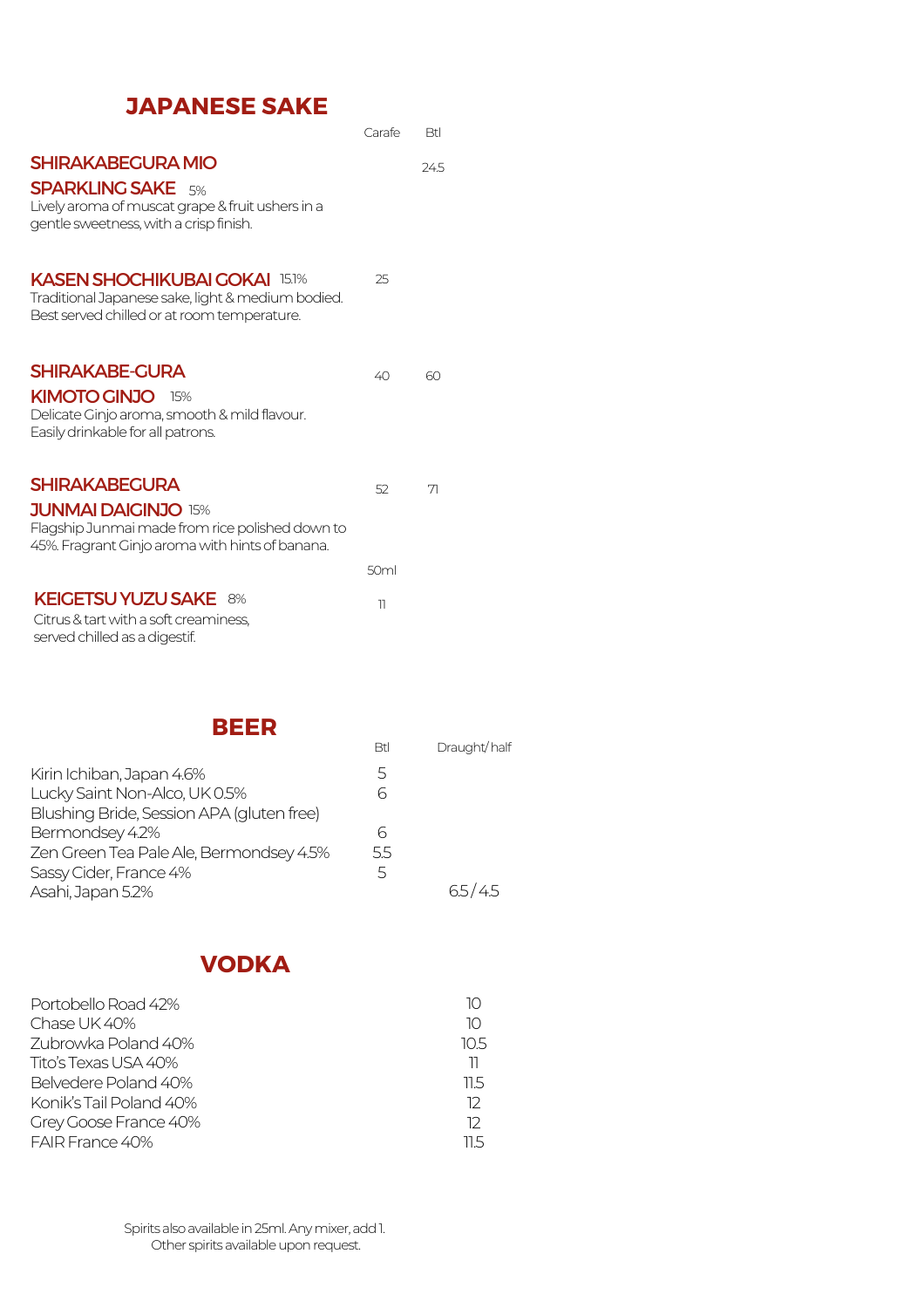## **GIN**

50ml

| Portobello Road UK 42%        | IC   |
|-------------------------------|------|
| Haymans Old Tom UK 40%        | וו   |
| Hendrick's Gin Scotland 41.4% | ור   |
| Ophir London 40%              | 11   |
| Plymouth UK 42.1%             | 10.5 |
| Tanqueray UK 47.3%            | וו   |
| Salcombe Rose Dorset 44%      | 12   |
| Jinzu Scotland 41.3%          | 12.5 |
| The Botanist Scotland 46%     | 13   |
| Roku Suntory Japan 47%        | 13   |
| KI NO BI Japan 45.7%          | 13   |
|                               |      |

### **RUM**

| Don Q Crystal 40%                           |      |
|---------------------------------------------|------|
| Gosling's Black Seal Bermuda 40%            | 10   |
| Koko Kanu Jamaica 37.5%                     | 10.5 |
| Dead Man's Finger Hemp Rum Cornwall 40%     | 11   |
| Bumbu Barbados 35%                          | 12   |
| Diplomatico Reserva Exclusiva Venezuela 40% | 12   |
| Plantation Pineapple Barbados 40%           | 12   |
| FAIR Rum Belize 40%                         | 125  |
| El Dorado 12yr Guyana 40%                   | 14   |

# **TEQUILA**

| El Seuno Blanco Jalisco 40%     |    |
|---------------------------------|----|
| Ocho Blanco Jalisco 40%         | 10 |
| Patron Silver Jalisco 40%       | 14 |
| Herradura Anejo Jalisco 40%     | 14 |
| Casamigos Anejo Jalisco 40%     | 18 |
| Don Fulano Imperial Jalisco 40% | 26 |
| Don Julio 1942 Jalisco 40%      | 30 |
| Tapatio 110 Jalisco 40%         | 14 |

### **MEZCAL**

| Ojo De Tegre, Mexico 40% |  |
|--------------------------|--|
|--------------------------|--|

# **COGNAC/BRANDY**

Vecchia Romagna, Italy 38% 10.5

Spirits also available in 25ml. Any mixer, add 1. Other spirits available upon request.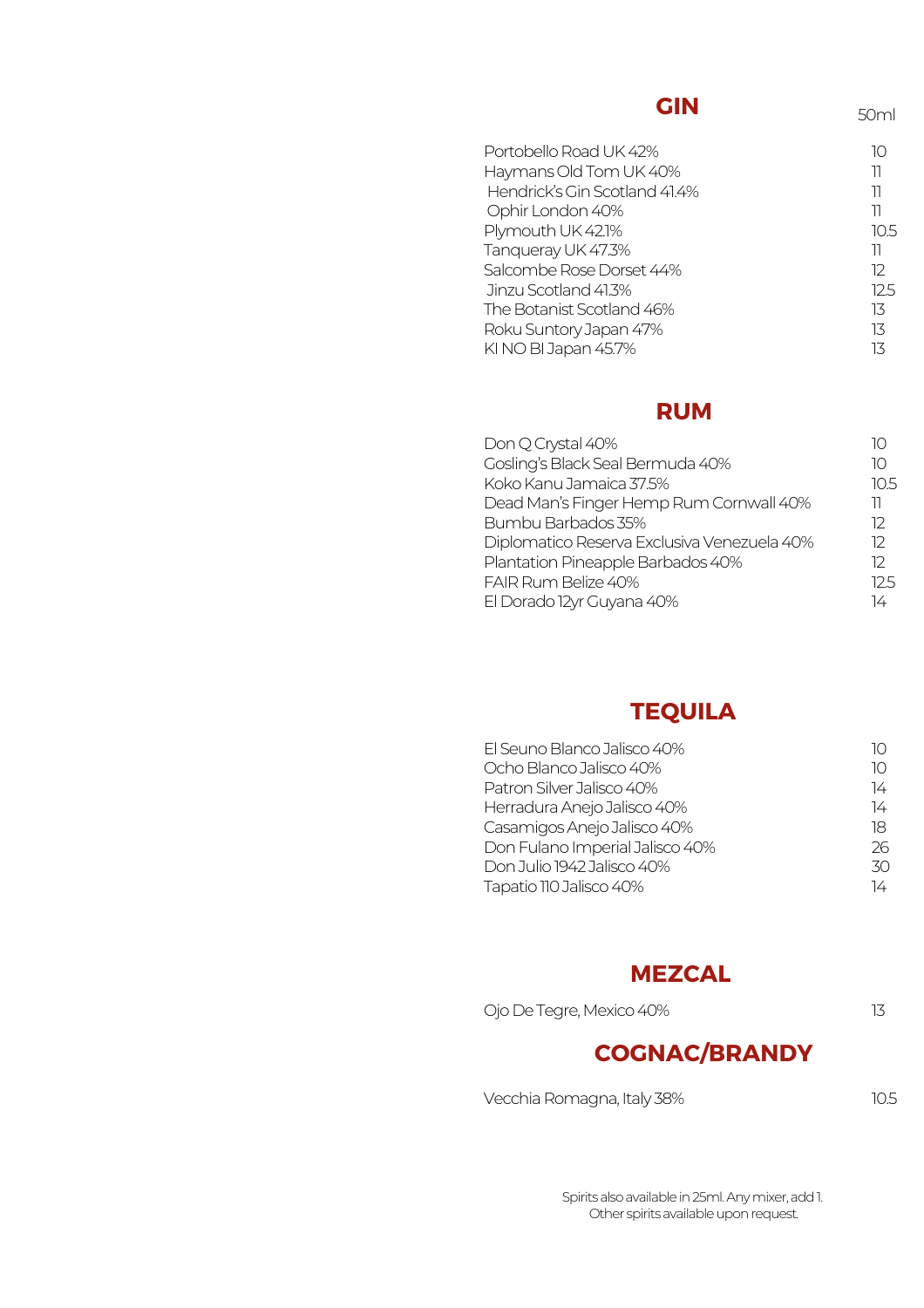# **WHISKY**

| .                                                                                                                                                                                                                                                                                                                                                                                                                                                                                                           | 50ml                                                                                     |
|-------------------------------------------------------------------------------------------------------------------------------------------------------------------------------------------------------------------------------------------------------------------------------------------------------------------------------------------------------------------------------------------------------------------------------------------------------------------------------------------------------------|------------------------------------------------------------------------------------------|
| <b>American</b><br>Jack Daniel's Old No.7 Tennessey 40%<br>Four Roses Kentucky 40%<br>Eagle Rare Bourbon Kentucky 40%<br>Woodford Reserve Kentucky 43.2%                                                                                                                                                                                                                                                                                                                                                    | 10<br>10<br>12<br>14                                                                     |
| <b>Scotland</b><br>Monkey Shoulder Blended Malt 40%<br>Glenmorangie 10yr Single Malt Highland 40%<br>Chivas Regal 12yr Highland 40%<br>Ardbeg 10yr Single Malt Islay 46%<br>Auchentoshan 3 Wood Single Malt Lowland 43%<br>Glenfidditch IPA Single Malt Speyside 43%<br>The GlenDronach 12yr Single Malt Highland 43%<br>Dalwhinnie 15yr Single Malt Speyside 43%<br>Arran Malt 14yr Single Malt Highland 46%<br>Macallan 12yr Single Malt Speyside 40%                                                     | 11<br>11<br>11<br>$\overline{\mathcal{V}}$<br>13<br>15<br>15<br>17<br>$17\,$<br>20       |
| <b>Ireland</b><br>Green Spot 40%                                                                                                                                                                                                                                                                                                                                                                                                                                                                            | 15                                                                                       |
| Japan<br>Suntory Hakushu Distiller Reserve Single Malt 43%<br>Suntory Yamazaki Distiller Reserve Single Malt 43%<br>Suntory Hibiki Harmony Blended Malt 40%<br>Suntory Yamazaki 12yr Single Malt 43%<br>Suntory Hakushu 12yr Single Malt 43%<br>Suntory Hibiki 17yr Blended Malt 43%<br>Suntory Yamazaki 18yr Single Malt 43%<br>Suntory Hakushu 18yr Single Malt 43%<br>Nikka From the Barrel 51.4%<br>Nikka Coffey Grain Single Grain 45%<br>Tougochi 12yr Blended Malt 40%<br>The Chita Blended Malt 43% | 13.5<br>13.5<br>16.5<br>20<br>20<br>100<br>40<br>38<br>$\overline{14}$<br>16<br>13<br>15 |
| <b>Taiwan</b><br>Kavalan Single Malt Yanshan 40%                                                                                                                                                                                                                                                                                                                                                                                                                                                            | 13                                                                                       |
| <b>France</b><br>Michel Couvreur Overaged Malt 43%                                                                                                                                                                                                                                                                                                                                                                                                                                                          | 18                                                                                       |
| <b>Australia</b><br>Starward Solera Single Malt 43%                                                                                                                                                                                                                                                                                                                                                                                                                                                         | 17                                                                                       |

Spirits also available in 25ml. Any mixer, add 1. Other spirit available upon request